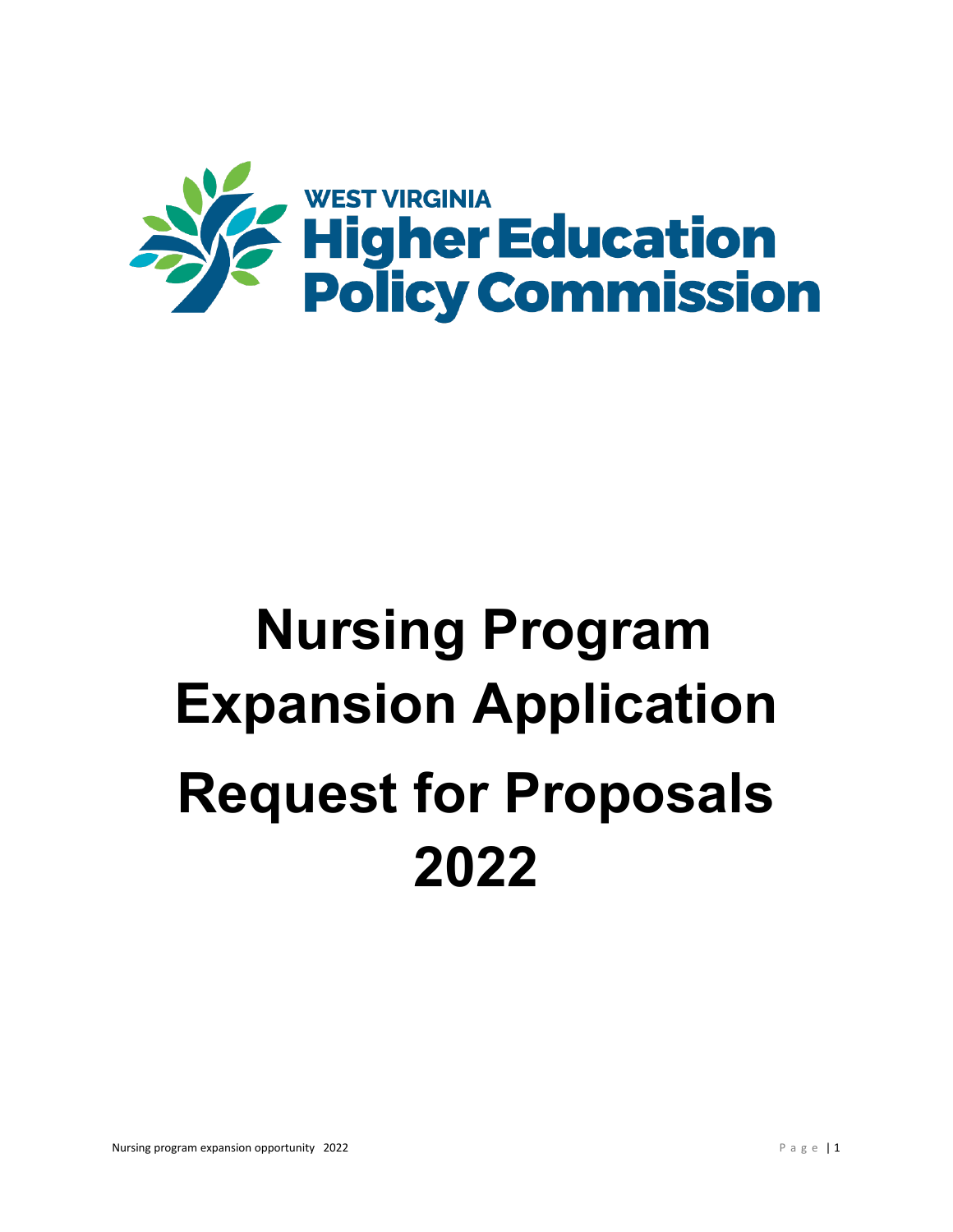# **I. Funding Opportunity Description**

# **Purpose**

In December 2021 Governor Jim Justice allotted 48 million dollars to a nursing workforce enhancement project. As part of this initiative, nursing program expansion projects will be funded to increase enrollment in pre-licensure nursing programs. Programs funded by this project must be innovative especially as related to time to degree completion and licensure. Performance outcomes must be clearly delineated and will be monitored throughout the project period. While projects may be multi-year, funding beyond Year 1 will be dependent upon funds made available in subsequent years. Of note, all funds under this initiative **MUST BE EXPENDED (reflected by paid purchase orders) BY NO LATER THAN SEPTEMBER 30, 2022**.

# **Program and Opportunity Goals**

Applications submitted under this opportunity must meet the following goals:

- Increase the enrollment in applicant nursing programs by 20 students in Year 1 for programs preparing students leading to degrees eligible for registered nurse licensure and 10 students in Year 1 for programs preparing licensed practical nurses ("LPNs");
- Support students for successful completion of the program;
- Decrease the time to degree and licensure for expanded enrollment cohorts;
- Recruit and retain nursing faculty to allow for the increased enrollment;
- Increase the retention of expanded enrollment graduates in WV; and
- Collaborate with pipeline programs to assure the recruitment of top candidates into nursing programs.

All projects must include a clear plan for sustainability beyond the initial period. In addition to Year 1 budget, applications should detail the annual **FUTURE** budget needed to successfully graduate the increased enrollment cohort (maximum 4 years for a bachelor's degree of science in nursing ("BSN"); 2 years for an associate degree of science in nursing ("ASN"); 1 year for LPNs).

#### **Application deadline**

All applications must be received in full **by no later than 5pm on February 25, 2022**. Applications will be accepted by email only and should be submitted to [nursingexpansiongrants@wvhepc.edu.](mailto:nursingexpansiongrants@wvhepc.edu) No applications will be accepted after the deadline. No incomplete applications will be reviewed.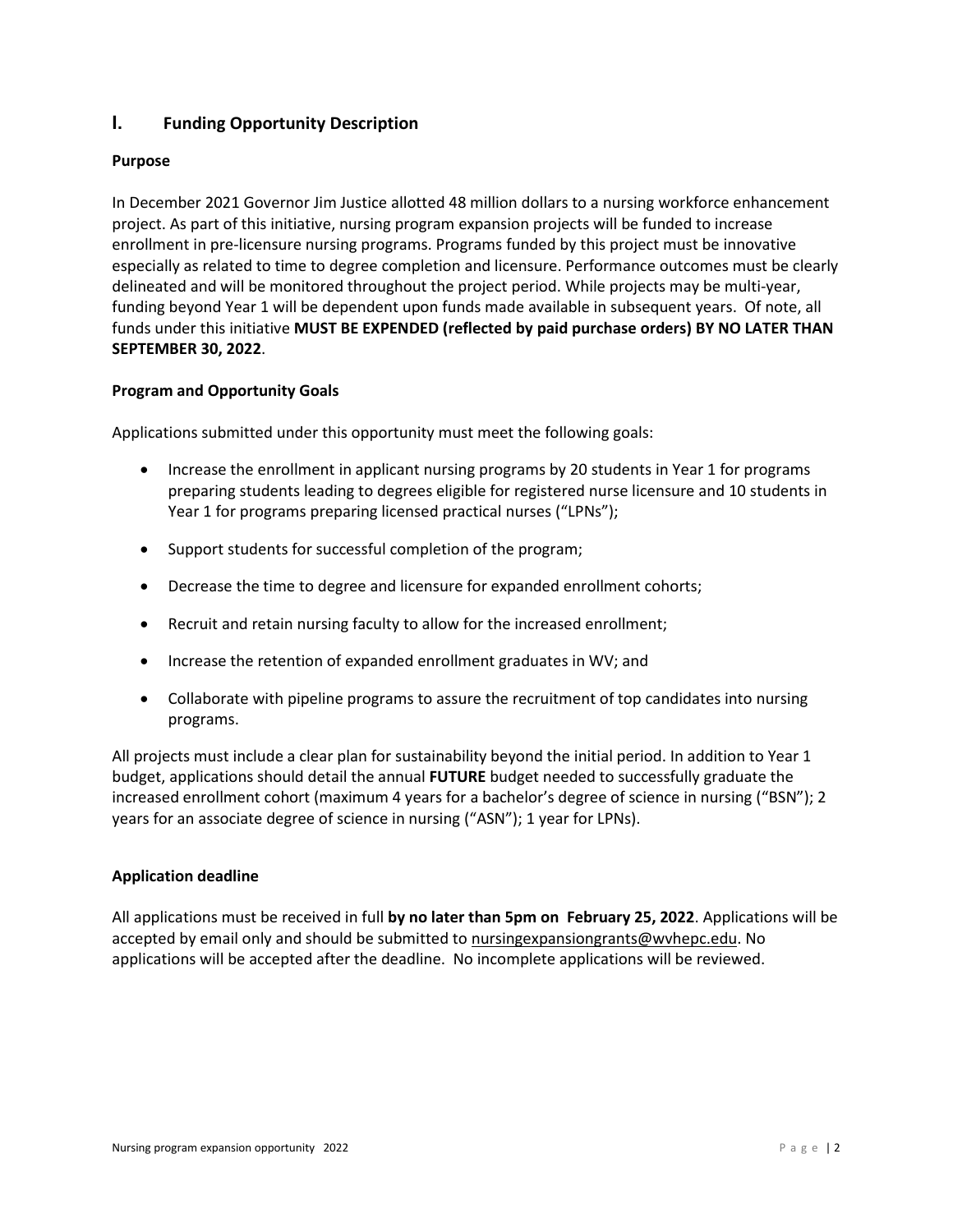# **Eligible Activities**

To ensure schools of nursing across the state can increase enrollment and, subsequently, graduates who practice in the state, it is essential to ensure that funding is available for resources needed for expansion. Therefore, funding under this program can be used for enhancing faculty salaries within personnel guidelines; expanding classroom, laboratory, and clinical simulation space; purchasing technology, computer equipment, and software, laboratory equipment, recruitment materials, and additional student learning resources, especially as related to retention. **All funds must be expended by the deadline.** 

# **II. Award Information**

# **Summary of Funding**

Funding will be provided upon execution of an agreement for funds. A total of \$16 million dollars is currently available for this program. Awards will range from \$200,000 to \$1 million dollars. The Commission will work with the awardee to match awards to the funding available and revise budgets as needed. The Commission will notify awardees within 6 weeks of submission. The award period will be detailed in the agreement for funds. **ALL FUNDS MUST BE EXPENDED BY NO LATER THAN SEPTEMBER 30, 2022.**

# **Requirements**

Awardees will be required to adhere to the following:

- 1. Awardees must complete and execute an agreement for funds prior to release of any funds.
- 2. Awardees must complete a mid-way progress report and a final report. Final reports will require a narrative and budget update on program activities.
- 3. Awardees must return any unused funds from this award at the end of the specified performance period. Awardees will be required to notify the HEPC no later than September 1, 2022 if they will have unused funds from this award.
- 4. Indirect costs are not a chargeable expense.

# **III. Application and Submission Information**

#### **Content and Form of Application**

Applications for funding must consist of the following documents in the following order:

- A. Cover Page with Basic Applicant Information
	- Applicant name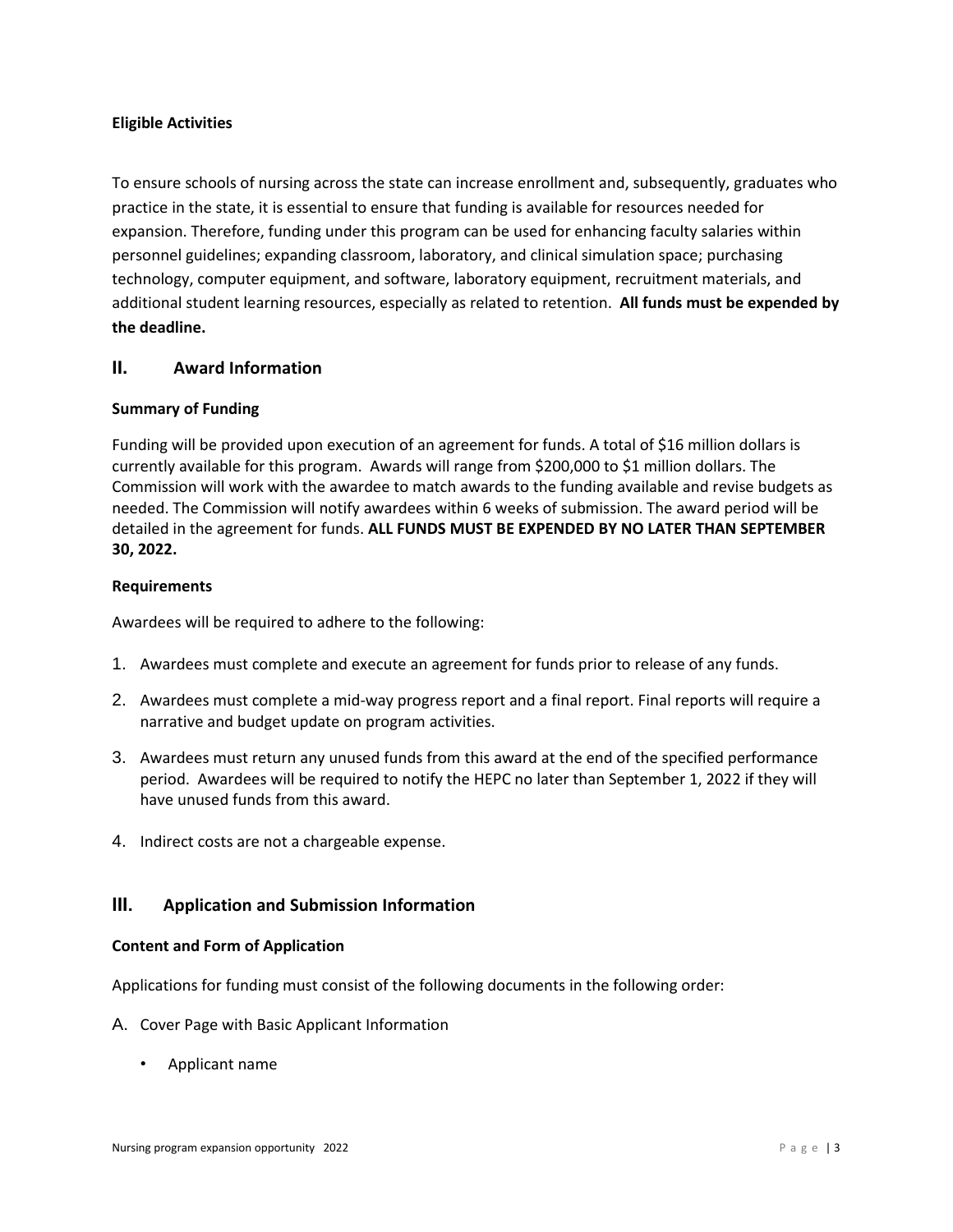- Address
- Contact information (names, titles, phone, email, mailing address). Applicants must specify the Project Director on this page.
- B. Exhibit A- Activity Overview/Statement of Work
- C. Exhibit B- Project Budget & Budget Justification

Template forms and guidelines for completing Exhibits A and B are included in this document.

# **Application Submission**

Applications must be submitted via email to [nursingexpansiongrants@wvhepc.edu.](mailto:nursingexpansiongrants@wvhepc.edu) Please provide original files (Excel, Word, etc.) and not PDF files.

# **IV. Application Review Information**

#### **Review Process**

Applications will be reviewed by Commission awards management staff (business and financial review) and program staff (technical review and analysis of proposal).

The following criteria will be considered in the review process:

- The appropriateness of the project objectives and time frames for initiation through completion of the project.
- The reasonableness and justification for the itemized costs noted in the budget.
- The ability to expend all funds by the end of the project period.
- The adequacy and completeness of the description of scope of services and activities to be provided with the award funding.
- The degree to which the funding priorities and preferences are addressed.
- The rigor of the plan for evaluation of the project objectives.
- The potential for scalability and sustainability.

See the **Program and Opportunity Goals** section of this document for more information on review criteria.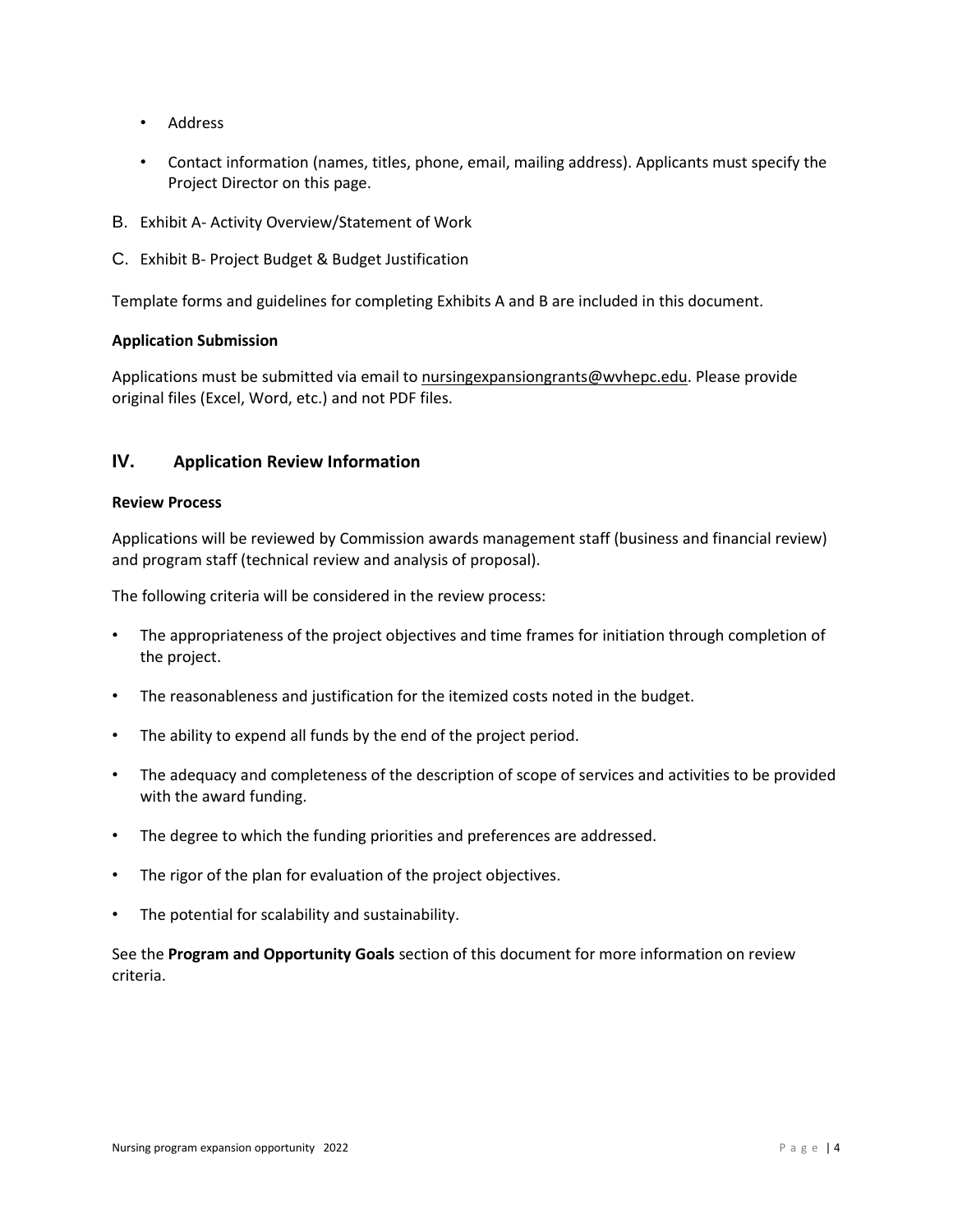# **Proposal Revisions**

The Commission reserves the right to request revisions to the submitted proposal if, upon review, it is determined the proposed work plan does not meet the goals and requirements of this funding opportunity.

# **V. Additional Information**

All questions related to this opportunity should be directed to [nursingexpansiongrants@wvhepc.edu.](mailto:nursingexpansiongrants@wvhepc.edu)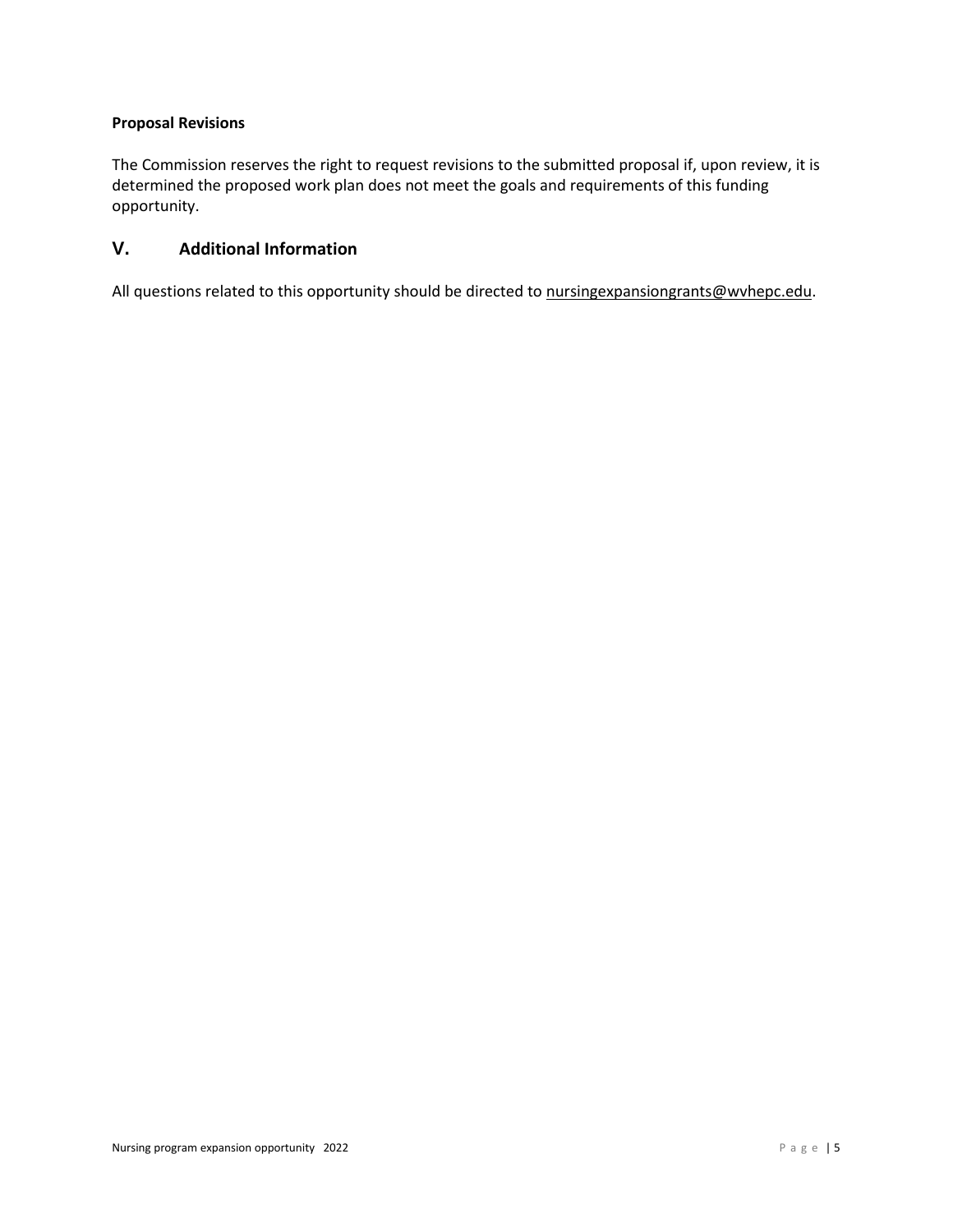# **EXHIBIT A**

# **STATEMENT OF WORK**

1. Provide a one to two sentence synopsis of the project that can be used to describe the project if *funded in social media, web announcements and press releases.*

- *2. Provide a proposal which includes the following information:*
	- *Background of the project and relationship to the nursing expansion initiative goals.*
	- *A clear description of the program(s) to be developed or expanded, including timeline to completion, pipeline and recruitment activities, anticipated date of admission for expanded cohort\*, curricular elements, credits required for completion, current retention rates in similar cohorts/programs, student success activities, NCLEX percent pass rate for your programs over the last 3 years, faculty needs for expansion and plans for recruitment and retention, capital needs, and the plan to expend funds prior to the deadline, etc.*
	- *Project SMART goals\*\* (must include process and outcome goals)*
	- *Project personnel and how they are qualified to guide the proposed project*
	- *Evaluation methods*
	- *Sustainability plans once initial funding is exhausted*
	- *Complete the table to describe the project goals, activities, and outcomes:*

| <b>Project SMART Goals</b> | <b>Activities to meet</b><br>goals | <b>Anticipated outcome</b> | Time for completion of<br>goal |
|----------------------------|------------------------------------|----------------------------|--------------------------------|
|                            |                                    |                            |                                |
|                            |                                    |                            |                                |
|                            |                                    |                            |                                |
|                            |                                    |                            |                                |
|                            |                                    |                            |                                |
|                            |                                    |                            |                                |

\*Must be admitted within the first half of the project year

\*\*See <https://www.samhsa.gov/sites/default/files/nc-smart-goals-fact-sheet.pdf> for a helpful review of SMART goals.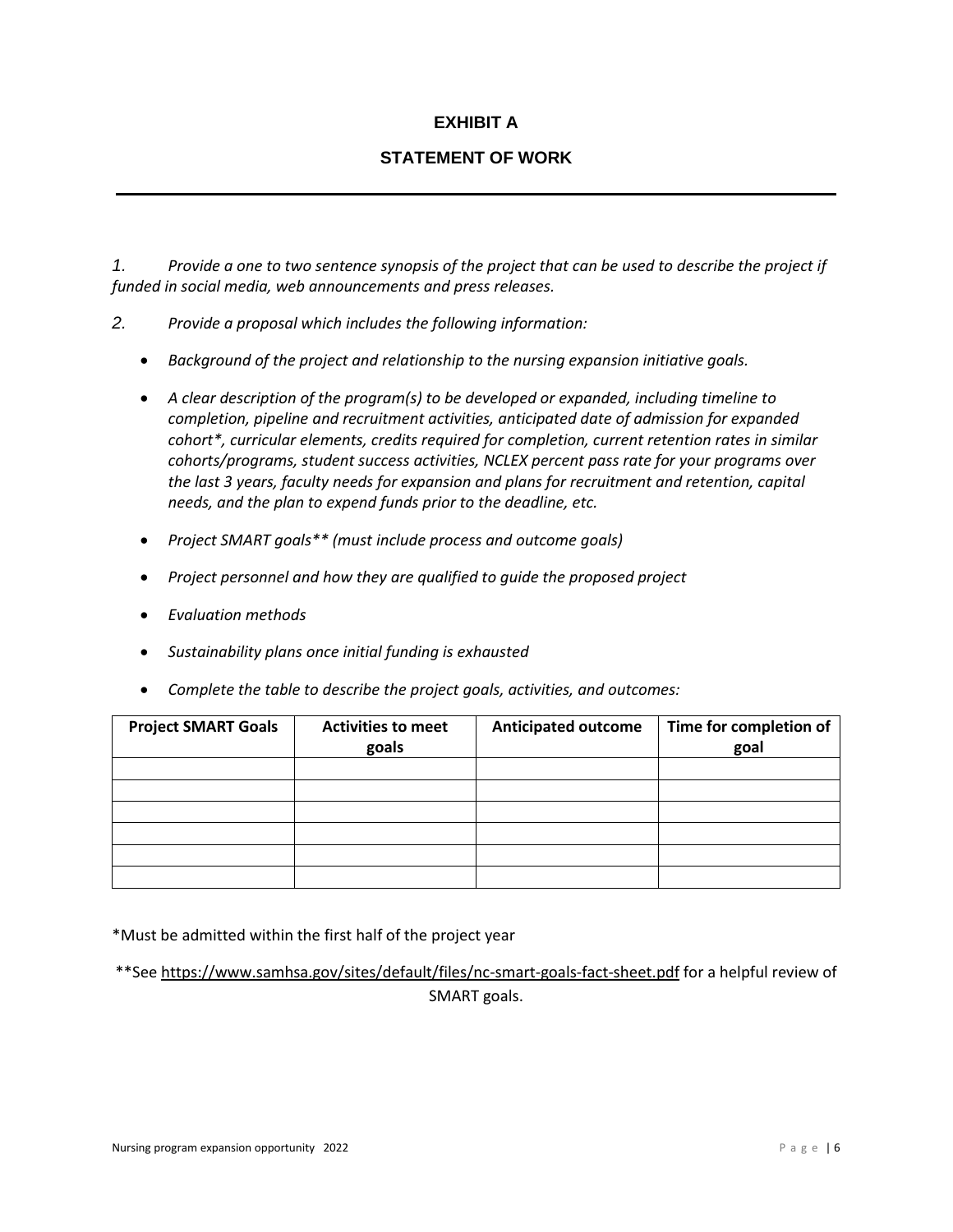# **EXHIBIT B**

# **Budget Detail**

*Please enter the project budget amounts in the table below. A detailed description of the expense categories will be required on subsequent pages. Please use this form for Budget Year 1 and include Budget Justification. For Future Budget Years, no budget justification is needed, only the below table.*

| <b>Expense Categories</b>    | <b>Initial</b><br><b>Budget</b> | Change<br>$(+/-)$ | <b>Final Budget</b> |
|------------------------------|---------------------------------|-------------------|---------------------|
| <b>Salaries and Benefits</b> |                                 |                   |                     |
| Contractual                  |                                 |                   |                     |
| Hospitality                  |                                 |                   |                     |
| Supplies                     |                                 |                   |                     |
| Rent                         |                                 |                   |                     |
| Travel                       |                                 |                   |                     |
| Stipends                     |                                 |                   |                     |
| Miscellaneous                |                                 |                   |                     |
| <b>Total Budget</b>          |                                 |                   |                     |

Awardee must request prior approval and a change order when:

1) transferring more than 10 percent of the total approved budget between either functional categories or expense categories;

2) a material change in the scope of the project has occurred; or

3) a purchase of equipment with a cost of \$1,000 or more not included in the original budget.